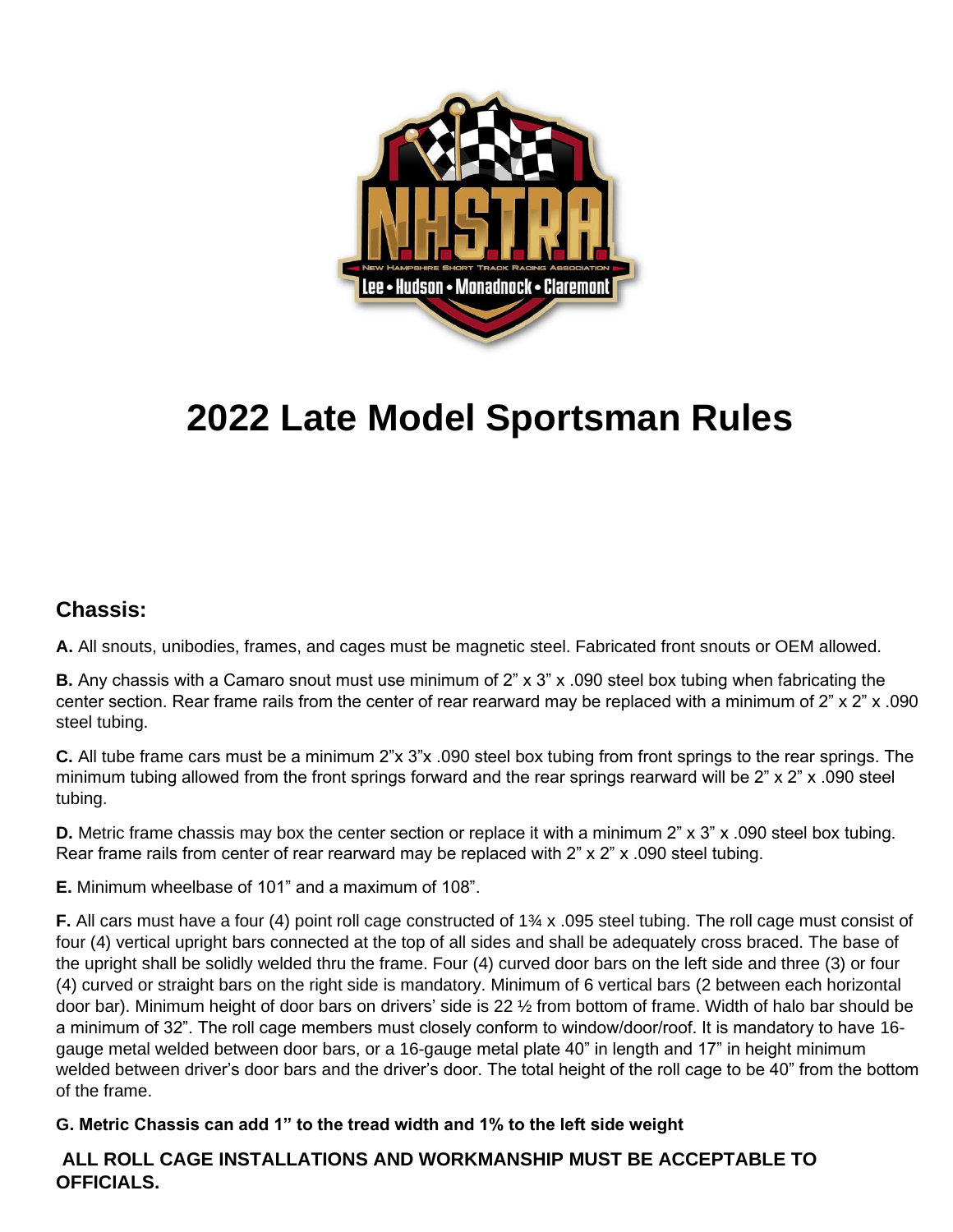# **Firewalls:**

**A.** Interior of car must be completely enclosed in respect to engine compartment, track surface, wheel walls, and rear (fuel cell) compartments. The area immediately beneath the drivers (floor) and the vertical panels surrounding seat area (front and rear firewalls, and transmission tunnel) must be constructed of minimum 18 gauge (.047 inch) and be of welded construction. Other interior panels may be constructed of aluminum or steel minimum of .040 inch thickness.

## **Wheelbase/Tread Width:**

**A.** The wheelbase must be a minimum of 101" and a maximum of 108" at ride height.

**B.** The maximum tread width allowed is 74 1/4" from outside of wheel bead to outside of wheel bead at ride height. **No Tolerance Allowed.**

#### **C. Metric Chassis can add 1" to the tread width and 1% to the left side weight**

#### **Suspension and Steering:**

A. Tubular control arms allowed. Lower control arm mounting holes may be modified. Any ball joint or mono balls.

**B.** All spindles must be magnetic steel  $\cdot$  Any front sway bar allowed. No rear sway bars.

C. All chassis must have a magnetic steel steering box, idler arm, and center link. Aftermarket tie rod ends and heim ends allowed. **NO RACK AND PINION.**

D. Three-Point rear suspension allowed on all chassis. All cars may choose from an OEM lower trailing arm, a fabricated lower trailing arm, or an aftermarket lower trailing arm. No spring bars, or rubber snubber on lower trailing arms. **Trailing arms must be straight steel, or aluminum tubes solidly mounted to trailing arm brackets (brackets must be attached to the rear axle tube) below the rear end axle tube in a traditional manner, NO J Hook type mounts.** The upper 3<sup>rd</sup> may be OEM, or aftermarket. The upper third link must be mounted to the top rear end housing. All 3 point must have a driver intrusion plate. **No Center Pull Rear Suspension**

E. Stock four (4) point suspension allowed. Truck arms allowed.

F. The pan hard bar/ J bar must have  $\frac{3}{4}$ " heim joints on both sides.

G. Racing springs allowed. Conventional jacking bolts or coil over eliminator allowed on all four (4) springs. All coil springs must be a minimum 5" O.D. All springs must be magnetic steel. **NO COIL OVERS**. Leaf spring cars may have adjustable lowering blocks and shackles.

H. No shock will cost more than \$160.00 racers net new for anyone. Only one (1) shock per wheel. No aluminum, coil over, or threaded body shocks. Shocks must be steel body. The only take apart, rebuildable or adjustable shocks that are allowed are the QA1 stock mount FC series, or the 50 or 51 series re-valveable and rebuildable. All parts that are used to rebuild or adjust these shocks must be original parts offered by QA1 and made available to everyone by QA1. The only part that can be modified is the bleed hole in the piston. It may be re-drilled. The FC series shock may have extensions or spacers on the top or bottom. NHSTRA reserves the right to confiscate any shock for evaluation. If the shock fails to meet the specs listed above the owner will be responsible for any fees that are incurred.

I. No suspension limiting devices, bump stops, bump springs, or coil binding. Subject to board test. (Front tires will be put on a 2 x 10 board and the nose must hit the ground when pushed down) Bring your crew members to push nose down.

J. The ONLY adjusting device allowed in drivers compartment will be a brake proportional/ brake bias. No other devices allowed.

K. All power steering pumps must be bolted to engine.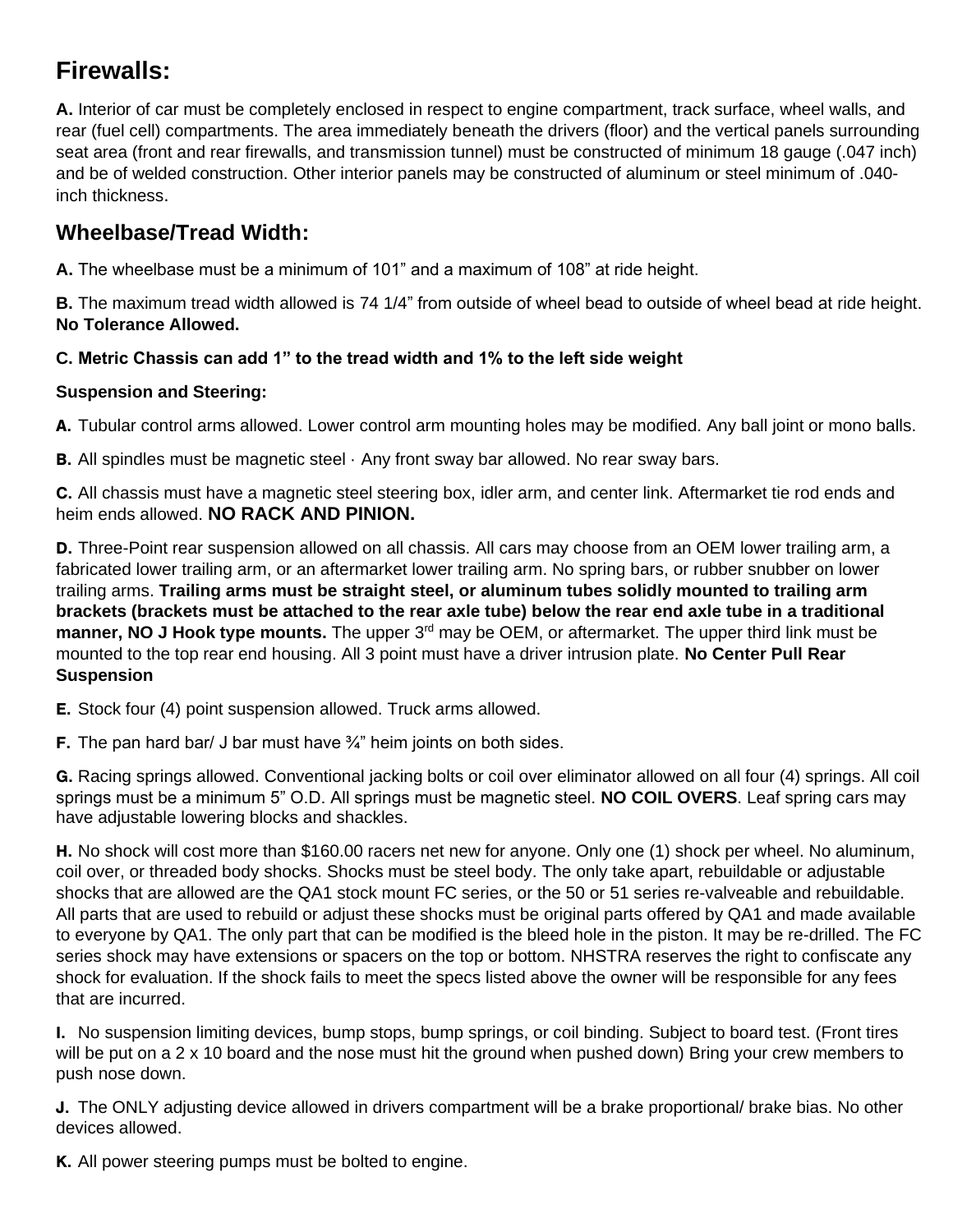## **Brakes:**

**A.** Any stock appearing steel or aluminum single piston caliper allowed. Brake rotors and hubs may be aftermarket. All brake rotors must be steel vein type with a minimum thickness of 0.810. All mounting brackets must be attached solidly to the rear end housing. No floating brake brackets.

**B.** Aftermarket pedals and master cylinders allowed.

**C.** All cars must always have four (4) wheel brakes in working order.

**D.** Brake proportion valve and/or brake bias allowed.

#### **Bodies:**

A. Any OEM appearing aftermarket or homemade body allowed. Downforce bodies allowed. Body panels may be steel, aluminum, fiberglass, or plastic.

B. All bodies must have a full front Lexan windshield, and a full rear Lexan window.  $\frac{1}{4}$  panel windows also Lexan. Front windshield must stay within 26-30 degrees. Both front and rear windows must have a minimum of two (2) supports. · A-post side vent windows allowed on left and right with a maximum length of 14".

C. Minimum roof height of 45" from the ground measured back 10" from the top center of windshield. Roof must have a minimum width of 42" measured back 10" from the top center of windshield. A maximum allowance of 1  $\frac{1}{2}$ "from front of roof to rear of roof. Roof and rear window vanes are allowed, one per side, one (1)" maximum allowed. Body vanes are "NOT" allowed.

D. Cars must have a full front bumper cover. Maximum front overhang from centerline of front wheels to front of nose piece 50". The rear end panel must be completely closed. No holes. Front and rear bumper heights are 18" to center. Front hoops are allowed to make the 18" height. Front hoops are only allowed 1 support per side back to the cage. Rear bumper ends MUST be capped. No lead in bumpers.

E. Rear quarter panel height at back of quarter will be no higher than 40". Maximum body width 80" at any point. Maximum rear overhang from centerline of rear wheels to base of spoiler is 55".

F. Air filter may be thru hood.

G. Maximum spoiler height is 46 ½" & width of 60". Lexan spoilers only. No boxing of spoiler is allowed. Must be centered on body. No letter allowed on spoiler.

H. Rub rails are allowed between the two (2) tires and back of 1/4 panel. Bars must be mounted flush to doors and secured to the cage as close to the centerline of the wheels as possible. Rub rails may be made of 1"x1" square tubing with ends cut to 45 degrees from and back. Ends must be sealed with no sharp edges. Rub rails must be secured with at least three (3) button head or carriage bolts. One rub rail per side. Lexan rub rails are allowed and are the preferred choice. Rub rails will be monitored and If noncompliant must be removed.

I. Cold Air boxes allowed.

## **Paint and Lettering:**

**A.** All cars must be numbered. All numbers must be confirmed with NHSTRA Track reserves the right to reassign numbers to avoid scoring duplications. Car registration for cars that raced the previous year (minimum of 3 races) will have first refusal of numbers until January 31st, then will be first come first serve, if duplicate number requested track will refer to last season points.

**B.** Numbers must be on both doors and the roof and be a minimum of 18". Roof numbers must read from the passenger side of the car. All numbers must be distinctly contrasting to color of car. All cars must have their car number on the upper right-hand corner of the windshield minimum height of 6" and be white in color. No reflector or metallic numbers. All numbers to be subject to visual approval of the head scorer.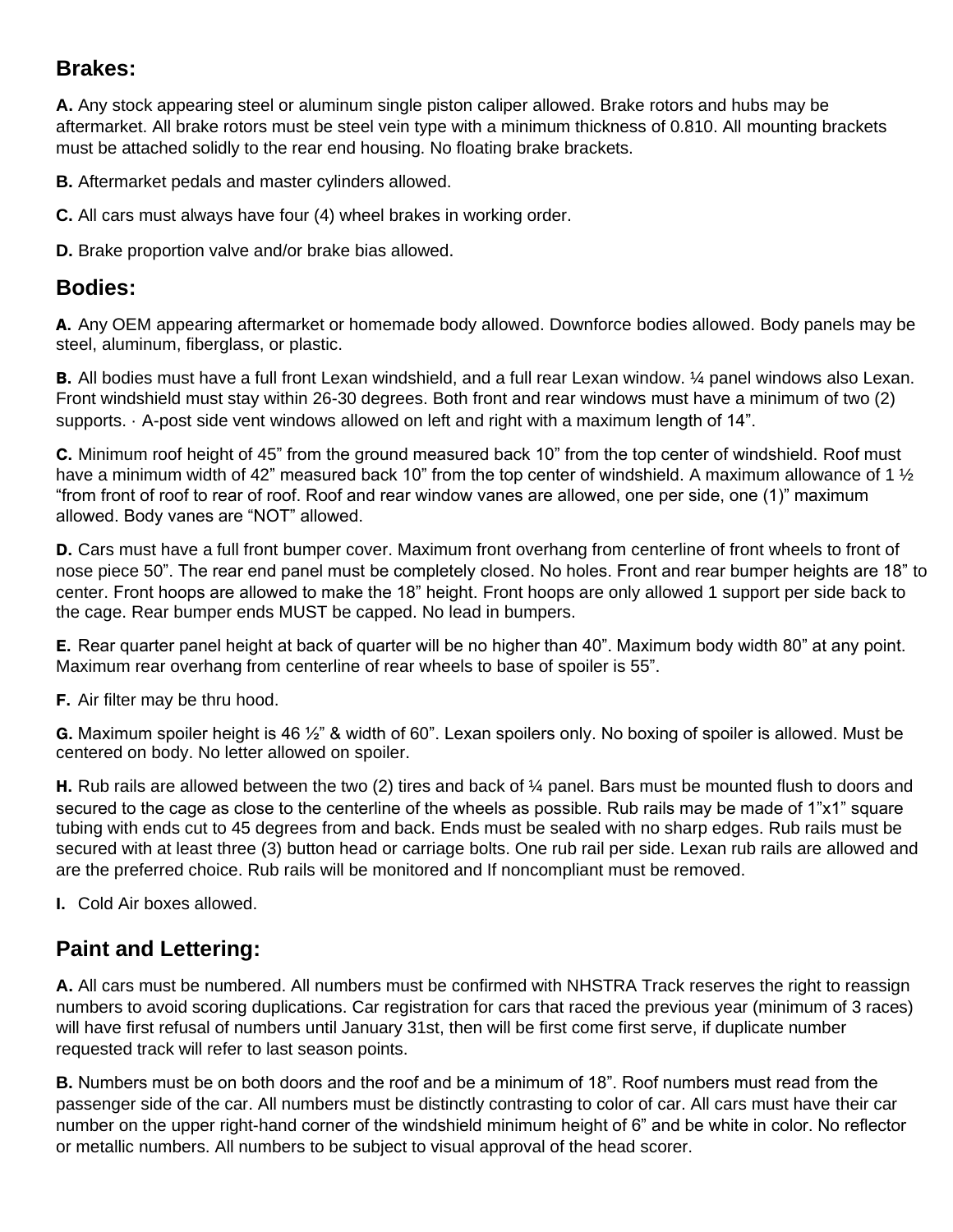## **Paint and Lettering Cont.**

**C.** All cars must be registered with the speedway.

**D.** All cars must have their total weight and left side weight on the bottom passenger side of the windshield or right side of hood.

**E.** A quality and presentable paint job is mandatory on all cars. Body's must be kept neat and painted at all time.

## **Drivetrain:**

**A.** Only stock clutch and flywheel assemblies allowed. The total weight of clutch disc, pressure plate, flywheel, and bolts will be a minimum of 30 pounds. The minimum dimensions for clutch disc and pressure plate is 10.4". The pressure plate and flywheel must be OEM stock appearing for engine being used. No multi disc clutches allowed. The GM crate engine will use flywheel part #14088646.

**B.** Steel scatter shield/bell housing mandatory. A minimum 2" inspection hole is required.

**C.** Any stock OEM manual transmission may be used. Must have all gears working and working from drivers' compartment. No modifications of any kind allowed (lighting, cutting, rem polish etc.) No automatic transmissions allowed.

**D.** Any magnetic steel only driveshaft allowed. Driveshaft must be painted white. Must have two (2) drive shaft loops made of 2" wide by ¼" steel. Drive shaft loops must be installed behind front u joint and in front of rear u joint.

**E.** Rear ends may be floaters, conventional quick change (minimum 10" ring gear), OEM, straight rear, or Ford 9". All rear ends must be locked. A spool is mandatory. Steel magnetic axles only. No cambered rears allowed. Gear rule may apply.

**F.** No carbon fiber or titanium parts allowed

**G.** Steel or aluminum drive plates only.

#### **Fuel:**

**A.** Fuel cells are mandatory, maximum 22 gallons. Must be approved by NHSTRA officials. The fuel cell must have a minimum of 8" clearance from the track at its lowest point. Fuel cell will be no more less than 14" from centerline of rear axle to front of fuel cell. Must have a roll over check valve ball in fuel cell or fuel vent line. Fuel cell must be enclosed in a 20-gauge magnetic steel container. There must be a a metal frame under the fuel cell with a minimum of three (3), 1"x1" magnetic steel box tubing. The top of the fuel cell must be mounted securely with four (4) 1 ¼"x 1/8" thick metal straps with two (2) going in each direction. A bladder cell is highly recommended.

**B.** Fuel shut off valve with clearly and neatly labeled On/Off positions, and easily accessible to emergency workers or a Oberg SV-0828 fuel line safety check valve is required.

**C.** No fuel lines allowed inside driver's compartment.

**D.** All cars must have a fuel cell bar. The bar location will be under the back of the car and behind the fuel cell. The bottom of the bar must extend at least 1" below the lowest point of the fuel cell and a minimum of 24" wide and 1  $\frac{3}{4}$ ".090 tubing. A 1  $\frac{3}{4}$ " brace must be welded at each end of bar. It is highly recommended to put a 1  $\frac{3}{4}$ " vertical upright in the middle.

**E.** All fuel pumps must be in stock OEM location. No electric fuel pumps allowed.

**F.** The only fuel permitted is Sunoco GTX 98 octane or Sunoco 110 octane. It is recommended but not mandatory to purchase Sunoco fuel directly from the track as it will be tested randomly, and track fuel will be referenced. No alcohol, methanol, nitrous oxide, or ANY other additive may be used. Pump gas not allowed.

**G.** Steel or aluminum fuel filter only.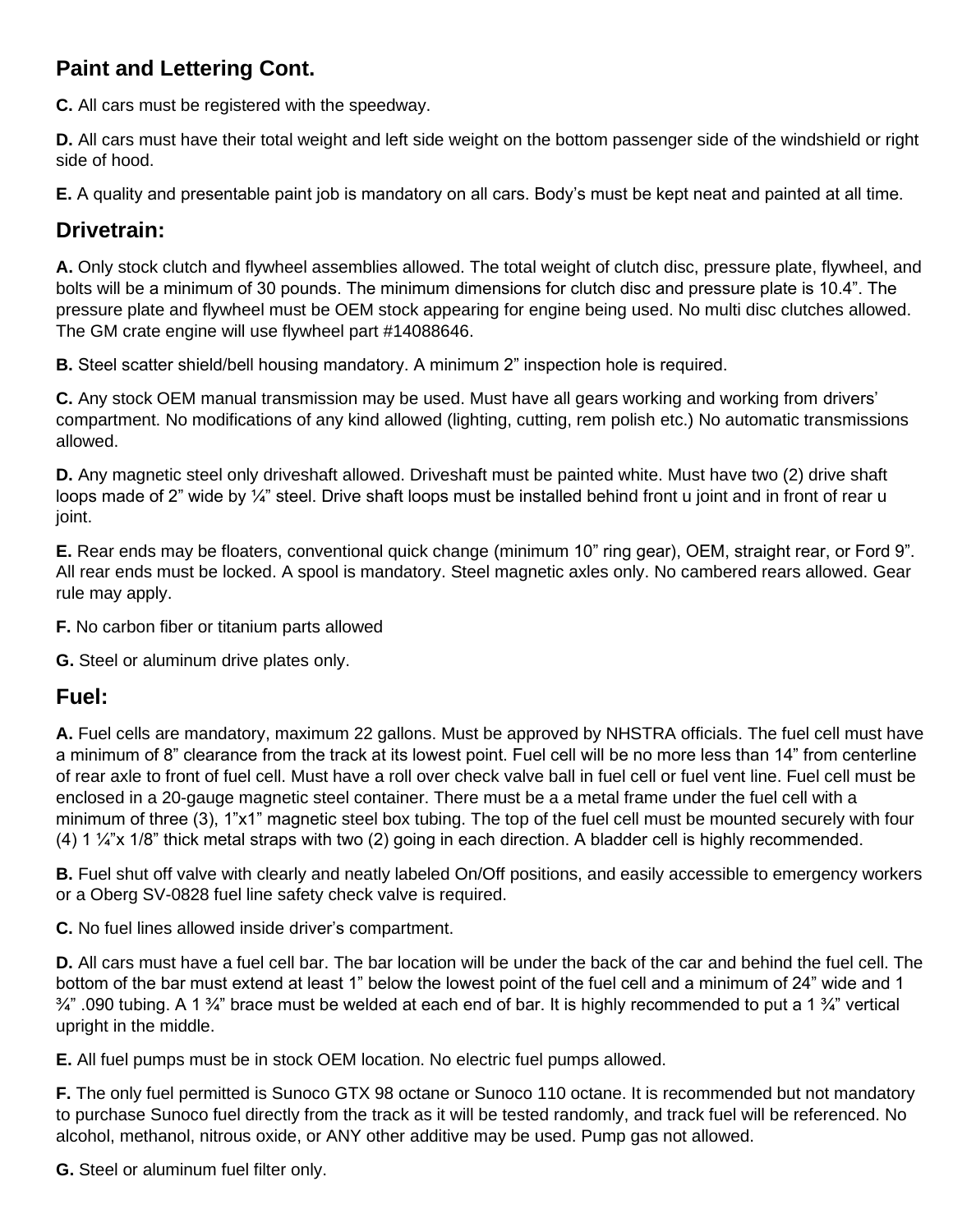## **Headers/Mufflers/exhaust:**

**A.** Headers must be street type chassis headers or conventional up and over. All four (4) primary tubes must exit into one (1) collector for the left side of engine and one (1) collector for the right side of engine. No merge collectors or pyramid collectors. No ceramic coating or any other exotic coatings.  $3$ " or  $3\frac{1}{2}$ " collector allowed. Balance tubes allowed.

**B.** Mufflers are required. All cars must meet mandated 96 db and WILL be enforced. One (1) muffler for each header collector or two (2) into one (1) allowed after the collector. Mufflers must be in good working order and securely mounted.

**C.** All exhaust pipes must exit behind the driver under the car with turn downs or exit out the rear of the right door. All exhaust that exits out the door must have a box mounted to the door for the exhaust and will exit at least 1" inside the box.

## **Engine Location:**

**A.** Engine must be located so that front spark plug hole is even with or ahead of a line projected between both front upper ball joints.

- **B.** Engine to be centered in chassis.
- **C.** Minimum crankshaft height is 10" when measured from center of crankshaft to the ground.

## **Engine/Weight:**

## **602 Crate Engine (Bottle Cap sealed only):**

#### **2700lbs. – Maximum 56.0% left side before Heat and Feature. If cars are not weighted before the Heat and Feature cars will have a 1lb per green flag lap tolerance.**

A. 88958602/19258602 / 19432602 GMR 350/350 Circle Track Engine. All engine seals must remain intact and un-tampered with at ALL-TIMES. If an engine sustains internal damage or wear that requires the removal of GM factory installed seal, the engine has then served its life and must be replaced. Only modification allowed is a racing oil pan with matching p/u assembly, utilized in factory form without modifications.

B. Holly #80541 HP 650cfm 4-barrel carburetor. Must remain unaltered and meet all tech gauges. Only modifications allowed are jet change, and power valve change.

C. Only an unaltered one (1) piece spacer, maximum one (1) inch in thickness may be installed between the intake manifold and the carburetor. Outside configuration of the spacer must conform to the base of the carburetor. Only two (2) paper gaskets, one (1) per side with a maximum thickness of 0.065" will be permitted.

D. Only one (1) paper air filter, with a maximum of 4" is allowed. No added air inlets to air cleaner area allowed.

## **602 re-built Crate Engine:**

#### **2750lbs. – Maximum 56.0% left side before Heat and Feature. If cars are not weighted before the Heat and Feature cars will have a 1lb per green flag lap tolerance.**

**A.** 88958602/19258602 GMR 350/350 Circle Track Engine. No alterations, modifications, or change of internal parts, heads, or intakes allowed. Only modification allowed is a racing oil pan with matching p/u assembly, utilized in factory form without modifications and crate engine rebuild per GM manual #88958668. Compression ratio as built is 9.12 to 1 and must not be altered.

**B.** Holly # 80541 HP650cfm 4-barrel carburetor. Must remain unaltered and meet all tech gauges. Only modifications allowed are jet change, and power valve change.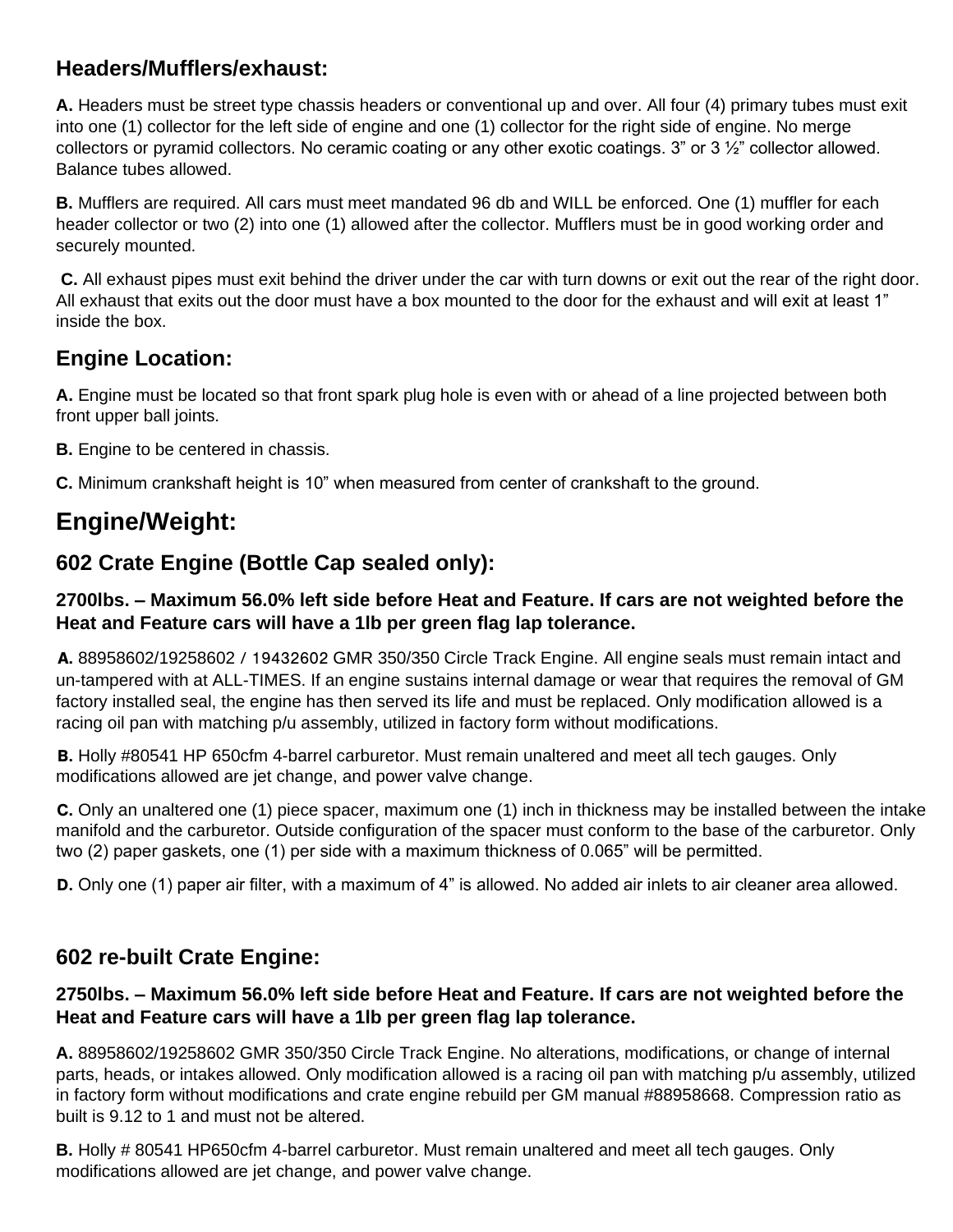## **602 re-built Crate Engine Cont.**

**C.** Only an unaltered one (1) piece spacer, maximum one (1) inch in thickness may be installed between the intake manifold and carburetor. Outside configuration of the spacer must conform to the base of the carburetor. Only two (2) paper gaskets, one (1) per side with a maximum thickness of 0.065" will be permitted.

**D.** Only one (1) paper air filter, with a maximum of 4" is allowed. No added air inlets to air cleaner allowed.

## **603 two (2) barrel or four (4) barrel option:**

## **603 option will be reviewed at the end of 2021**

#### **2800lbs. – Maximum 56.0% left side before Heat and Feature. If cars are not weighted before the Heat and Feature cars will have a 1lb per green flag lap tolerance.**

**A.** 88958603 GM ZZ4 as manufactured, No alterations, modifications, or changes of internal parts, heads, or intakes allowed. Only modification allowed is a racing oil pan with matching p/u assembly, utilized in factory form without modifications and crate engine rebuild per GM 88958668 manual. The replacement Mahle 0.020 & 0.030 crate engine replacement piston is allowed. Compression ratio as built is 10.1 to 1 and must not be altered.

**B.** Holly 4412 500cfm two-barrel or Holly #80541 HP 650cfm 4-barrel carburetor. Must remain unaltered and meet all tech gauges. Only modifications allowed are removal of choke butterfly and shaft, jet change and power valve change.

**C.** Only an unaltered one (1) piece spacer, maximum one (1) inch in thickness may be install between the intake manifold and the carburetor. Outside configuration of the spacer must conform to the base of the carburetor. Only two (2) paper gaskets, one (1) per side with a maximum thickness of 0.065" will be permitted.

**D.** Only one (1) paper air filter, with a maximum of 4" is allowed. No added air inlets to air cleaner area allowed.

#### **Built Engine 70cc head:**

#### **2800lbs. – Maximum 56.0% left side before Heat and Feature. If cars are not weighted before the Heat and Feature cars will have a 1lb per green flag lap tolerance.**

**A.** American made blocks only. No aluminum or soft metal blocks allowed. No LS engines. GM 350 c.i. Block only. No Ford or Chrysler engines permitted.

**B.** Any three (3) ring flat top piston or dished piston allowed. Pistons my not protrude above block deck. Maximum 0.040 overbore.

**C.** Stock OEM appearing correct dimension magnetic steel rods for block used. Stock length 5.7" maximum.

**D.** Any OEM 350 c.i. or OEM appearing crankshaft allowed. No lighting, undercutting, polishing, or knife edging of crankshaft. Stroke 3.480 to 3.500 is allowed. Maximum undersize of bearing journals is 0.030. All crankshafts will be 48 pounds minimum weight. Maximum retail cost of crankshaft will be \$1000.00 available to anyone/anytime.

**E.** Lifters must be solid or hydraulic and the correct O.D. (.842) for block used. No roller or mushroom lifters allowed. A maximum .460 cam lift when measured at the valve.

**F.** Roller rockers allowed. All rocker arms must be independent of each other. Stud girdles allowed. All engines must use 1.52 ratio rocker arm. No shaft rockers of any kind.

**G.** No gear drive or belt drive timing components allowed.

Aftermarket wet sump oil pans allowed.

**H.** Any stock cast iron production 70cc cylinder head may be used. World Products Inc part # 4350 or 4360 allowed. No grinding, beading, dipping, acid treating, hammering, peening, porting, honing, salting, angle milling, etc.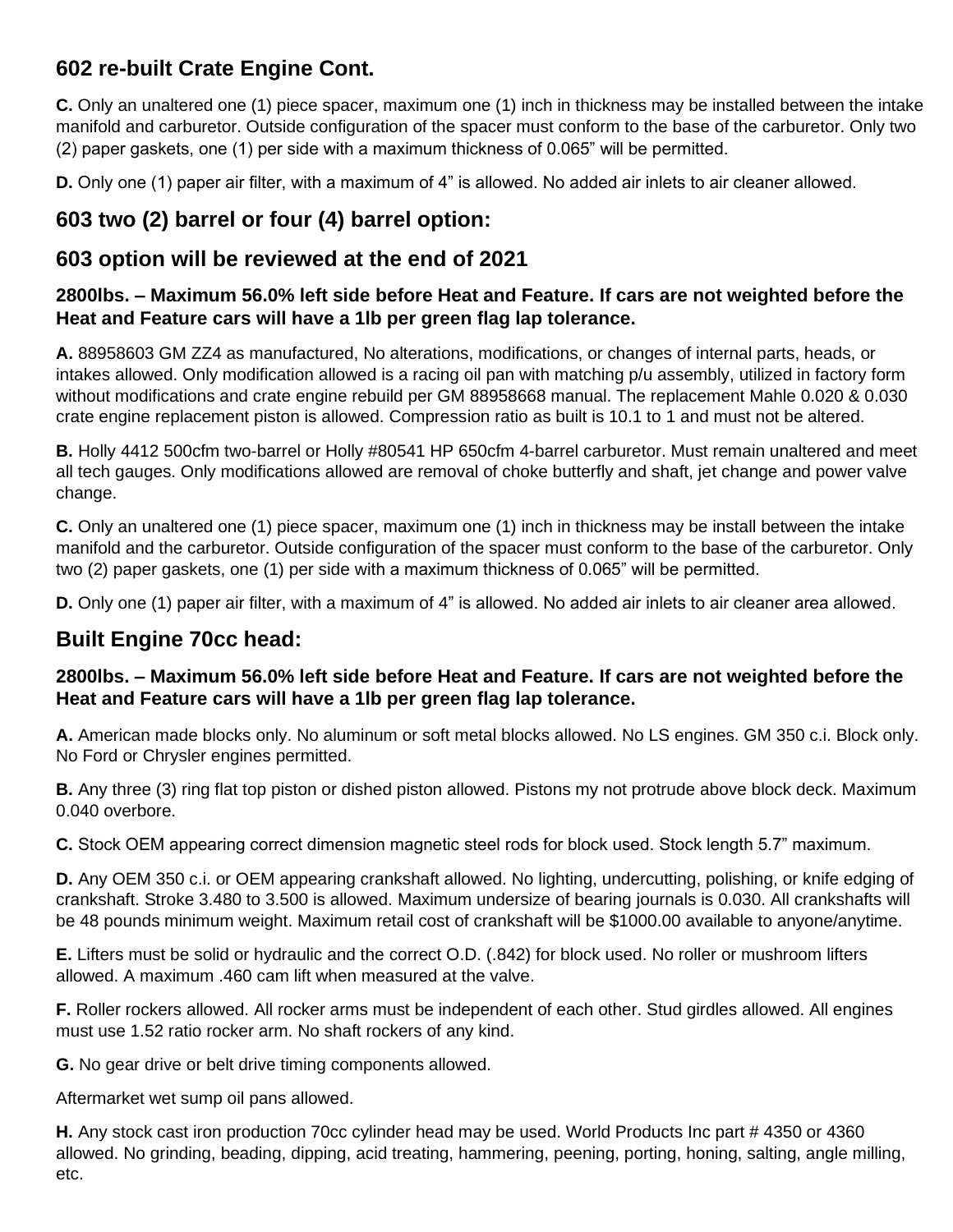## **Built Engine 70cc head Cont.**

**I.** Edelbrock part #2101 or #2116 only two (2) intake manifolds allowed. All intakes must remain stock out of box. No modifications allowed.

**J.** Holly 4412 500 cfm two-barrel carburetor. Must remain unaltered and meet all tech gauges. Only modifications allowed are removal of choke butterfly and shaft, jet charge and power valve change.

**K.** Only an unaltered one (1) piece spacer, maximum one (1) inch thickness may be installed between the intake manifold and carburetor. Outside configuration of the spacer must conform to the base of the carburetor. Only two (2) paper gaskets, one (1) per side with a maximums thickness of 0.065" will be permitted

**L.** Only one (1) paper air filter, with a maximum of 4" allowed. No added air inlets to air cleaner area allowed.

## **Build Engine:**

#### **2850lbs. – Maximum 56.0 % left side before Heat and Feature. If cars are not weighted before the Heat and Feature cars will have a 1lb per green flag lap tolerance.**

**A.** American made blocks only. No aluminum or soft metal blocks. No LS engines. GM 350 c.i. Block only. 358 is the maximum cubic inches allowed. No Ford or Chrysler engines permitted.

**B.** Any stock cast iron production head may be used including cast iron vortex and cast-iron bow tie. No Dart, Turbo, or any other aftermarket cylinder head allowed. Large port vortex bow tie part# 25534371 not allowed.

**C.** Flat tappet camshafts only, may be solid or hydraulic cam. No roller cams allowed. A maximum .450 cam lift when measured at the valve.

**D.** Flap top or dished top pistons only. Pistons cannot protrude above block deck.

**E.** No excessive machining of cylinder heads, block, or intake manifold.

**F.** No angle milling of heads.

**G.** Edelbrock 2101 or 2116 intake manifolds are the only two (2) intakes allowed.

**H.** Carburetor allowed is a stock unaltered Holly 4412, 500cfm two (2) barrel, with choke horn. The only alterations allowed is removal of the choke butterfly along with its shaft. No Ultra (High-Performance) which alters the booster location or configuration of any Holly stock booster. Enlargement of idle holes in throttle butterflies are allowed.

**I.** A stock unaltered Canton 85050 or 85060 spacer/adaptor with a maximum of two (2) .070- inch gaskets allowed.

**J.** Only one (1) paper air filter, with a maximum of 4" allowed. No added air inlets to air cleaner area allowed.

#### **604 two (2) barrel option (Bottle Cap Sealed Only):**

#### **2850lbs. – Maximum 56.0% left side before Heat and Feature. If cars are not weighted before the Heat and Feature cars will have a 1lb per green flag lap tolerance.**

A. 88869604/88958604/12496769 / 19410604 GM Fastburn 385/400 Circle Track Engine with all GM Factory installed seals, except racing oil pan with matching p/u assembly utilized in factory form without modification. Harmonic balancer can "Not" be changed.

B. Holly 4412 500cfm two-barrel carburetor. Must remain unaltered and meet all tech gauges. Only modifications allowed are removal of choke butterfly and shaft, jet change and power valve change.

C. Only an unaltered one (1) piece spacer, maximum one (1) inch in thickness may be install between the intake manifold and the carburetor. Outside configuration of the spacer must conform to the base of the carburetor. Only two (2) paper gaskets, one (1) per side with a maximum thickness of 0.065" will be permitted.

D. Only one (1) paper air filter, with a maximum of 4" is allowed. No added air inlets to air cleaner area allowed.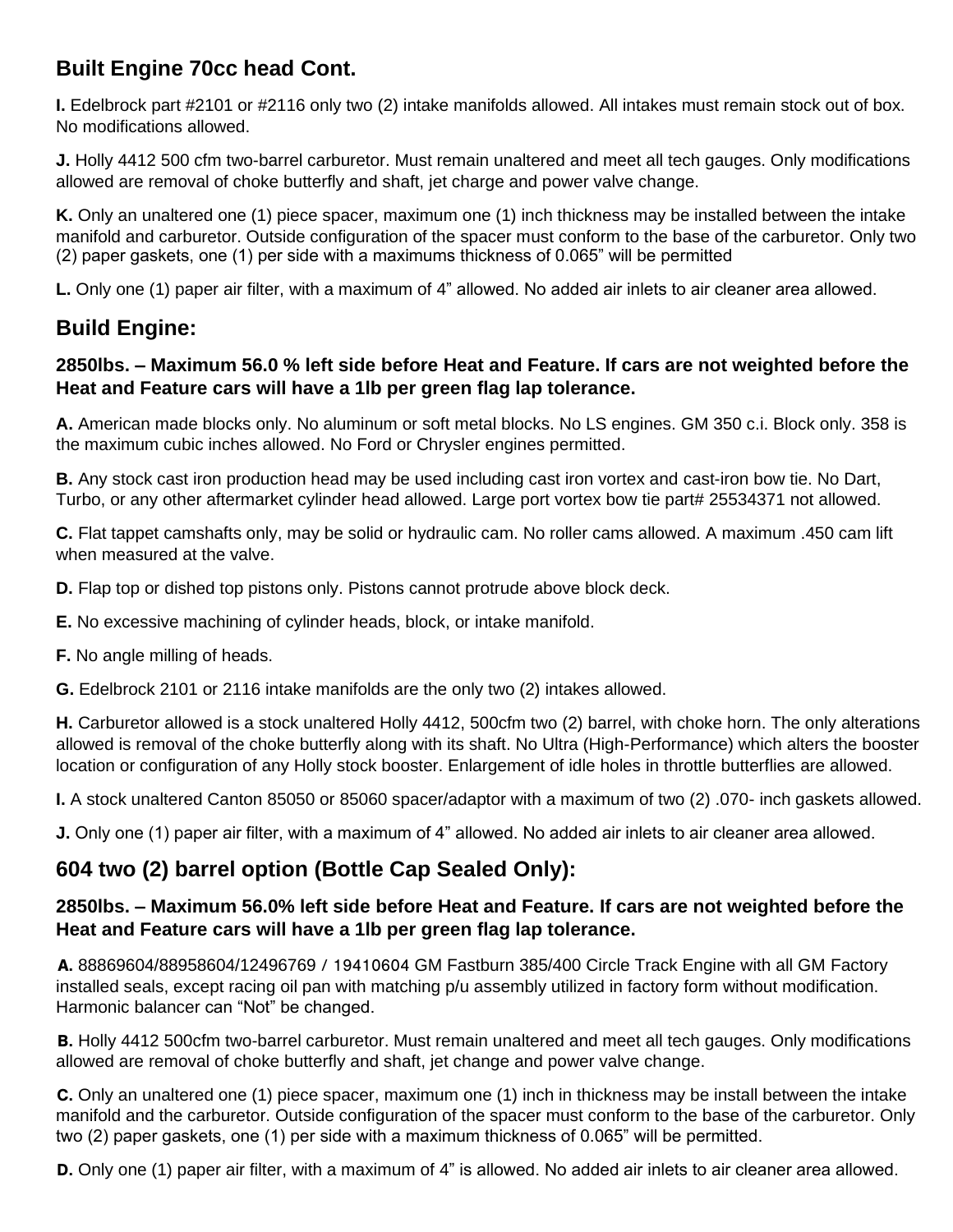## **ACT "Legal" Late Models**

#### **ACT option reviewed at the end of 202**2

**2800lbs. – Maximum 57.0% left side before Heat and Feature. If cars are not weighted before the Heat and Feature cars will have a 1lb per green flag lap tolerance.** 

**ACT "Legal" Late Models must be 100% to the ACT Rule Book and must run the NHSTRA Hoosier F 70's**

## **Cooling: NO ANTIFREEZE ALLOWED.**

**A.** Aftermarket radiators allowed.

**B.** Aftermarket belt driven water pumps allowed. Must be in OEM location.

**C.** Must have an overflow tank/can. Overflow tank/can must have a line exiting the right front cowl or the right rear tail piece.

**D.** Electric or mechanical fans allowed. Mechanical fan must be shrouded.

## **Electrical:**

**A.** All distributors must be H.E.I. No external coils or ignition boxes. No MSD boxes. All parts to make distributor function must be located under the distributor cap. 12-volt ignition only. No rev limiters.

**B.** Starter must be in OEM location on the block and must always function.

**C.** Aftermarket alternator allowed. Must be bolted to engine block.

**D.** Only one (1) 12-volt battery allowed. Battery must be securely mounted outside drivers compartment and be protected by a nonconductive cover.

**E.** All cars must have a battery kill switch located within reach of the driver and clearly marked ON/OFF.

## **Safety Equipment:**

#### **A. Driver's seat:**

**1)** Approved aluminum type designed for auto racing and constructed of 0.125" thick aluminum and adequately padded.

**2)** Right and left headrest required.

**3)** No fiberglass seats allowed.

**4)** Aircraft-quality hardware is required for attaching seat to structure. The seat structure (see seat diagram) must be securely welded to main roll cage.

**5)** Seat location must not protrude outside four (4) point upright or top cage halo.

#### **B. Seat belts:**

**1)** A quick release lap belt no less than 3" wide is compulsory. Both ends of the lap belt must be fastened to the roll bar cage with high quality bolts not less than  $\frac{1}{2}$ " in diameter.

**2)** Shoulder harness must be no less than 3" wide and must come from behind driver's seat. It is recommended that the harness pass through a steel guide welded to the roll cage that will prevent the harness from sliding from side to side. Shoulder harness may use 2" wide when utilized with proper combination of HANS device or similar head-neck restraint system.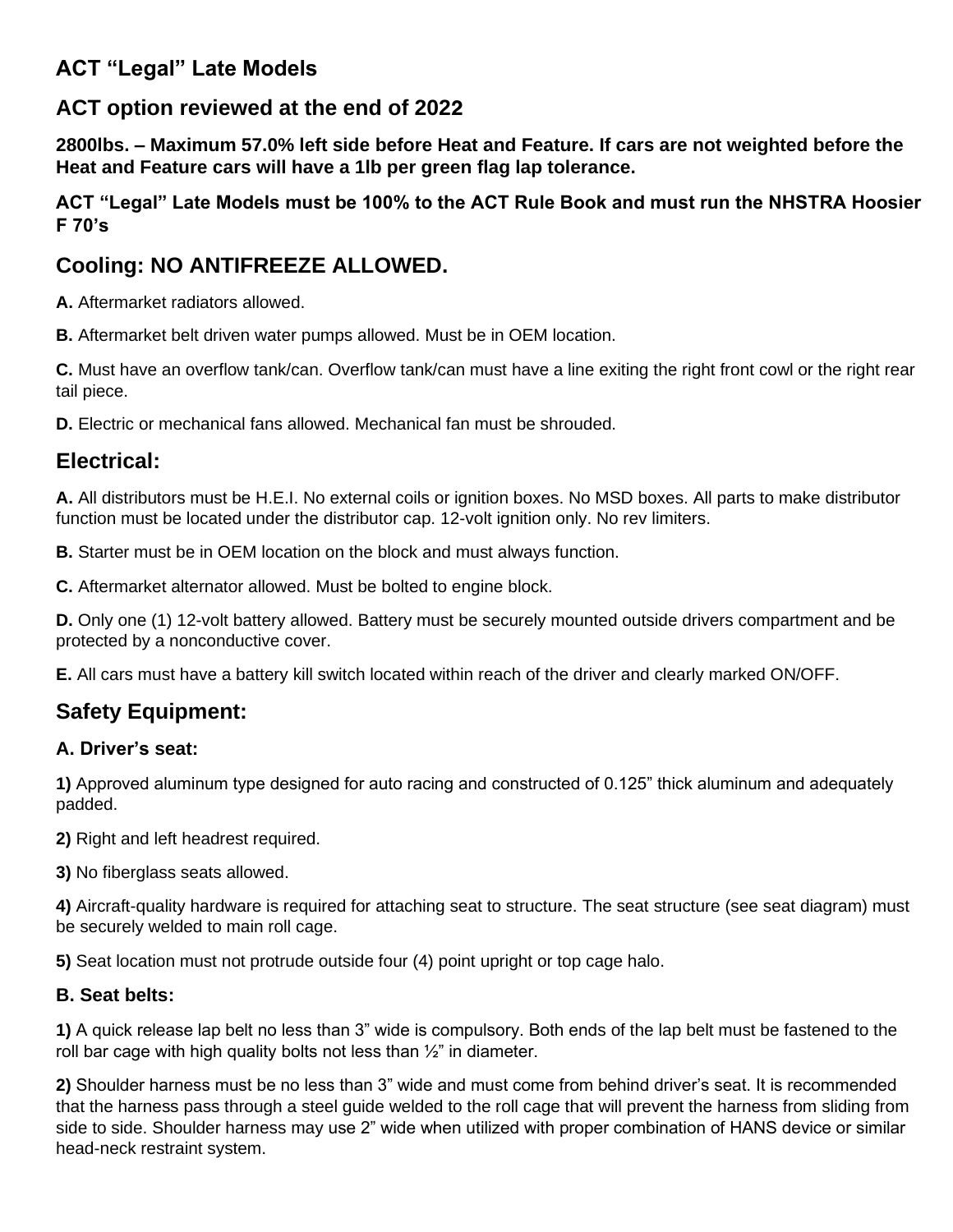#### **B. Seat beltsCont.**

**3)** A center (crotch) belt must be securely mounted to the lower seat frame at the bottom. Where the belts pass through the seat edges, the belt must have a grommet installed, be rolled and/or padded to prevent cutting of belts.

**4)** All seat belts and shoulder harnesses must connect at the lap belt with a quick release buckle.

**5)** Seat belts must be dated by manufacturer and must not be beyond 5 years after the manufacturer date.

**C.** Head and Neck restraints are highly recommended.

**D.** On board fire suppression system recommended.

**E.** All cars must have a fully charged fire extinguisher within drivers reach.

**F.** All cars must have an SFI window net properly installed on left front window opening and must have a clearly marked quick release. No string type nets allowed.

**G.** 4-inch mirror is allowed on the A-Post. **A rearview mirror or a radio is allowed. One or the other Not Both. Cars must declare which they are running on the driver's side upper corner of the windshield.**

#### **Wheels and Tires:**

**A.** Maximum 8" wide steel wheels only, measured bead to bead. Minimum weight per wheel is: 18lbs-5 x 5 14lbs-Wide 5

**B.** Wheel spacers allowed · Must have minimum 5/8" wheel studs and 1" lug nuts.

**C.** No tire softening, or conditioning of any kind permitted.

See the LMS tire rule.

#### **Transponders/Scanners/Electronics/Cellular Phones**

**A.** All cars MUST be equipped with a transponder and must always be in operation during practice, qualifying, and features. If at any time your transponder isn't working, you will be black flagged off the racetrack

**B.** Scanners are mandatory. Each driver and/or spotter will be required to scan race control 454.0000 during practice, qualifying, and features. If at any time your scanner isn't working, you will be black flagged off the racetrack.

**C.** Cars will not be permitted to carry "ANY" on board computers, micro-controllers, processors, recording devices, electronic memory chips, traction control devices, or digital readout gauges. Cellular phones are not allowed at any time. Go-Pros type devices must be approved prior to using by a NHSTRA official.

**D. Transponder Mounting Location**, transponder must be mounted in compliance with the diagrams provided

below. It must be mounted in a vertical position and open to the track surface. The center of the transponder must

be six (6) inches back from the rear edge of the rear end tube. Also, the bottom most part of the transponder should

not be below the bottom most part of frame. The clearance from the racetrack to the bottom of the transponder

should be as close to a maximum of Twelve (12) inches as possible